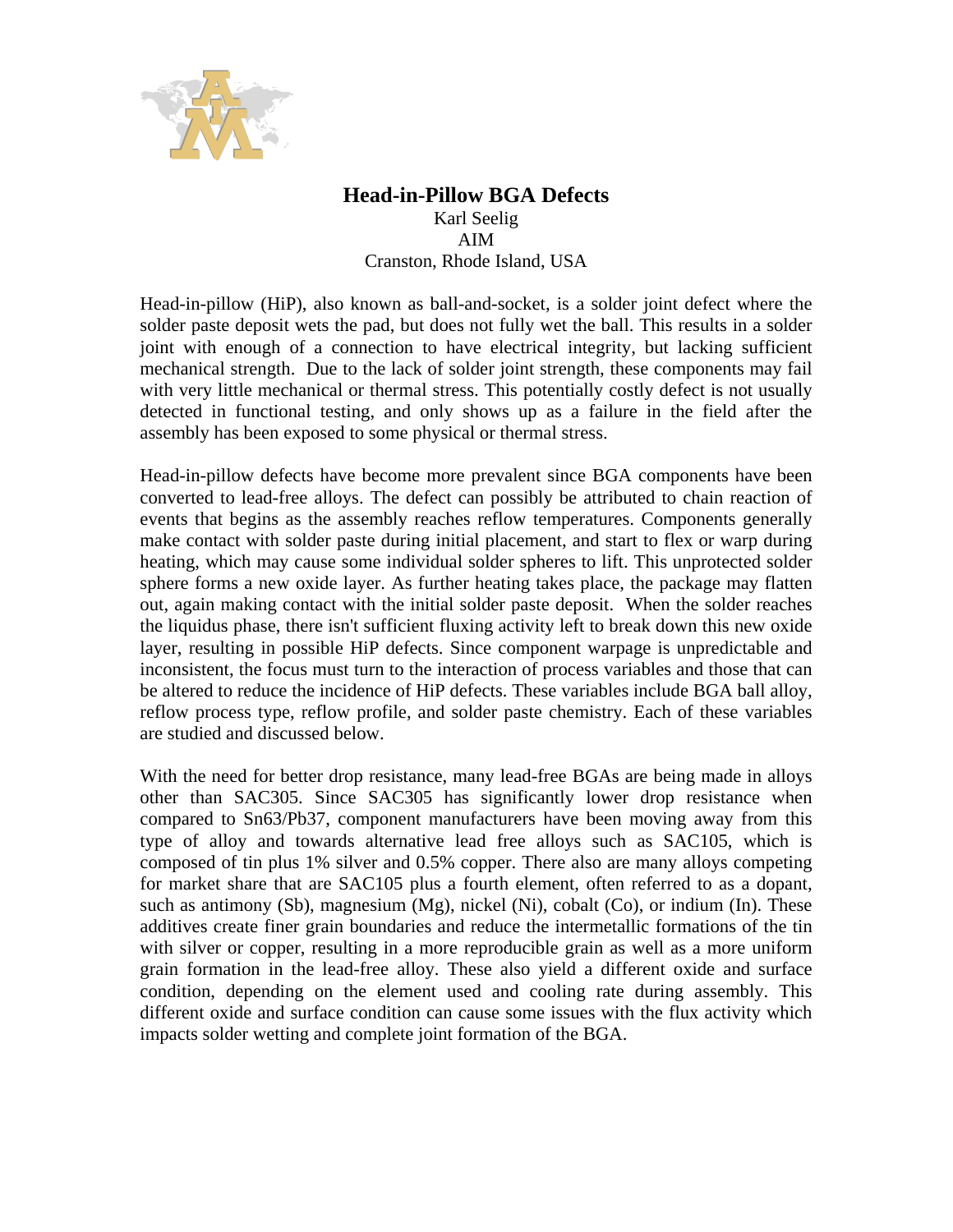

SAC305 with tin-silver intermetallic and coarse grain structure that leads to fractures during drop

## **Solder Sphere (Ball) Issues:**

The following images are analyses of BGAs that are known to have had head-in-pillow problems. The balls were inspected under SEM and it was determined that there are very distinct grain structure variations within the balls. Inspecting these components demonstrates that there are three distinct classifications of balls on the component; these were labeled these as "shiny", "matte", and "spotted".



Further inspection shows grains structure differences and chemical composition differences.

As a point of clarification, the large dimples on the ball surfaces are from test probes which easily penetrated any of the surface irregularities or containments during component testing by the manufacturer.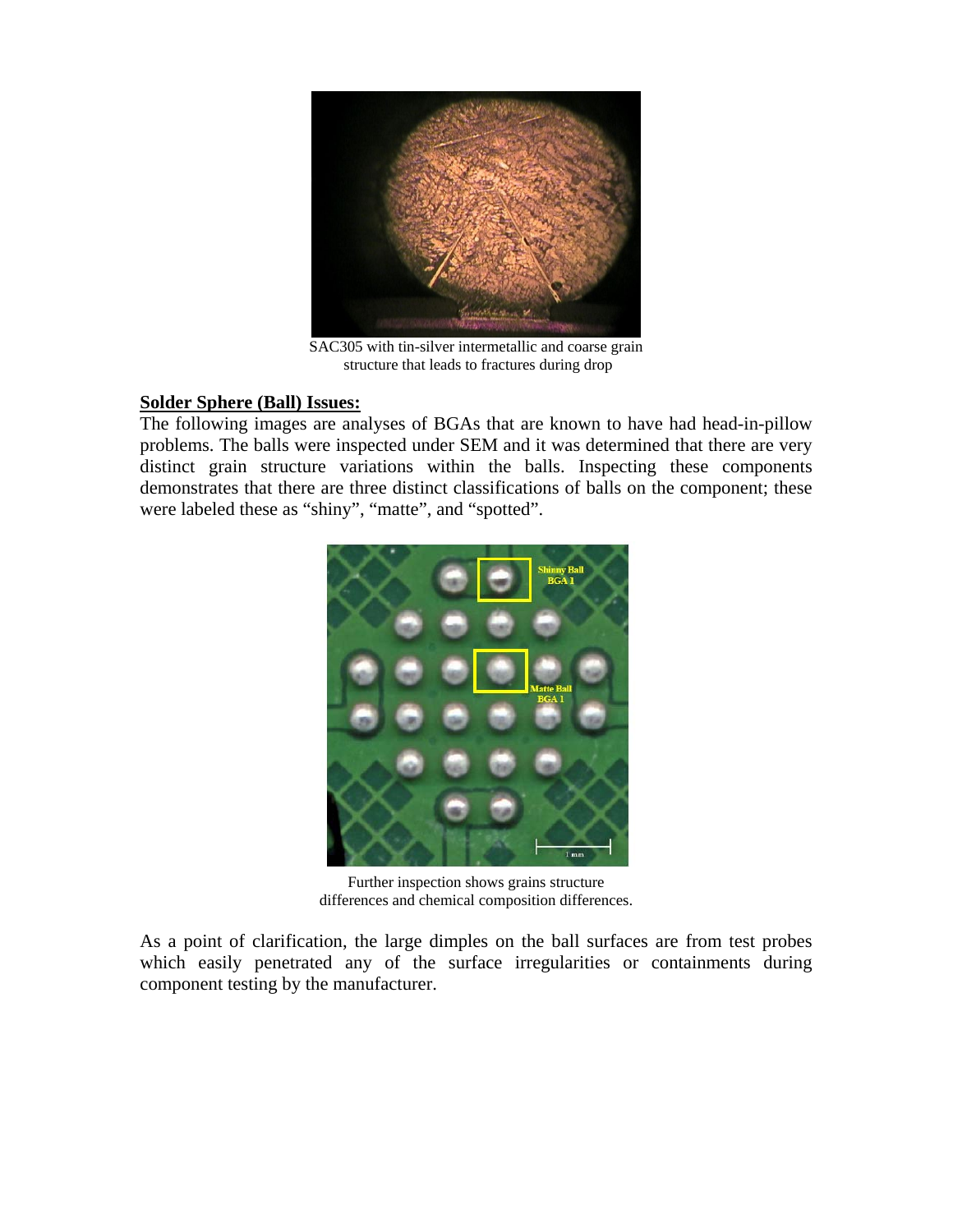

Shiny BGA



Matte BGA



Spotted BGA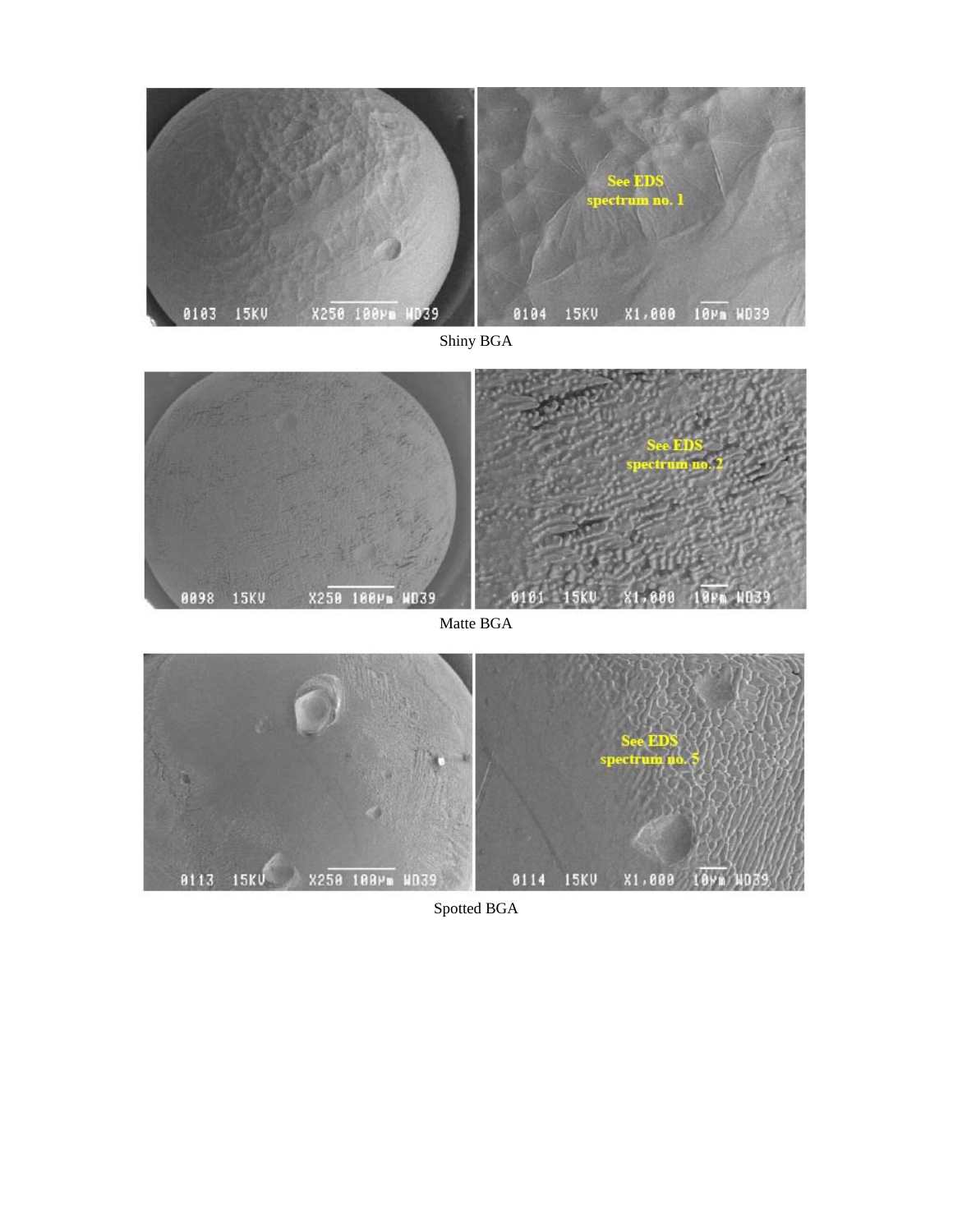The spectrums of the BGA balls also are different:



**EDS spectrum no.1, Shiny ball of BGA 1 (Sn and C)** 



EDS spectrum no. 8, Matte ball of BGA 4 (Sn, Si and C)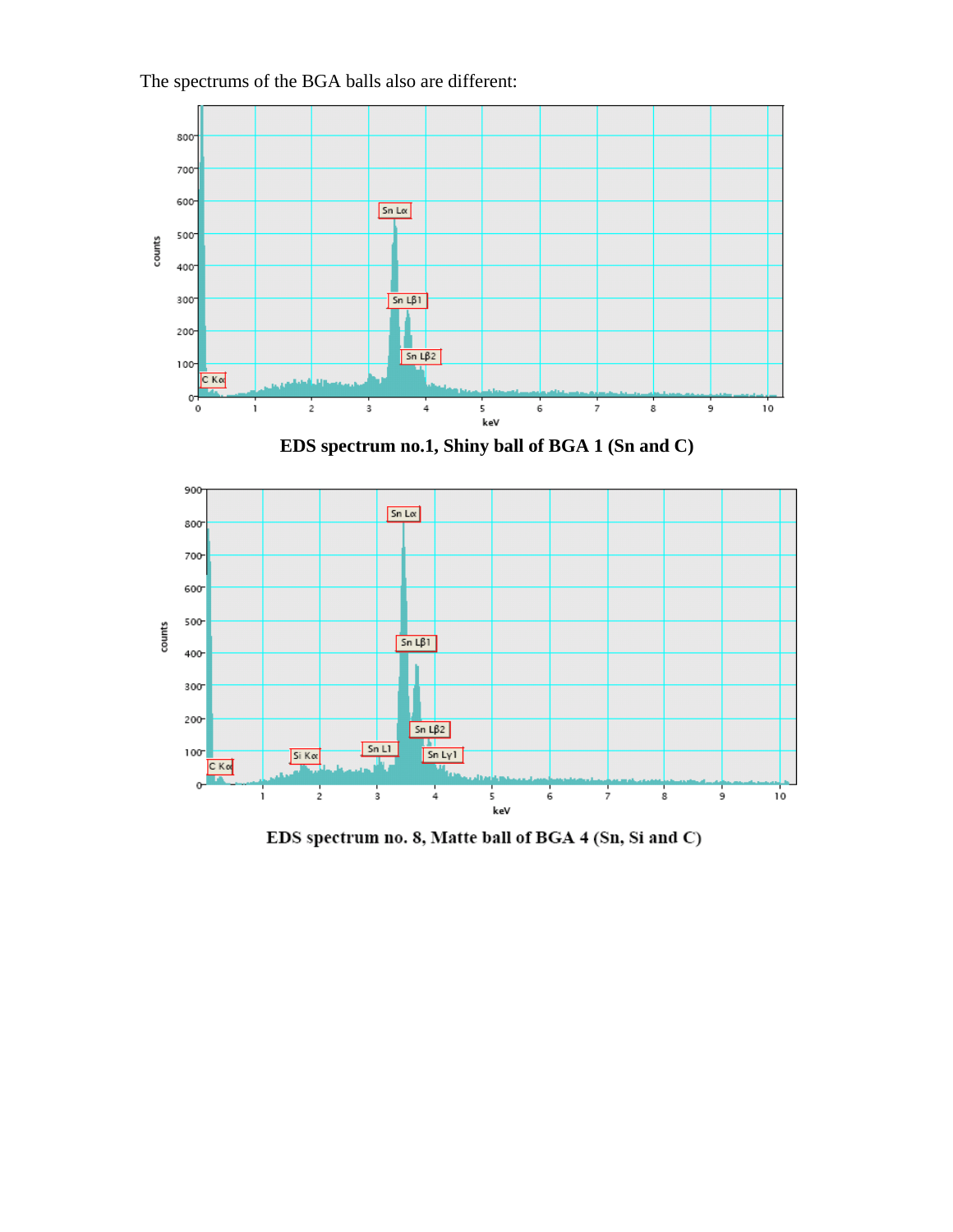

On this single BGA there exist three different grain structures and surface elements. One theory explains that this is due to variations in cooling rates when the solder ball was initially formed.

AIM developed a test procedure to understand the interaction of these elements with specific paste chemistries. This allowed a classification of reactivity levels of some of these dopants. It was discovered that very low levels of magnesium directly affect standard solder paste flux chemistries in the 30 ppm level, while indium affects them in the 500 ppm range, nickel and cobalt in the 400 ppm level, and antimony in the 1000 ppm level. Although the grain structures all appeared similar, the flux interaction was different. This difference was determined by a viscosity test that was conducted while the paste medium was in contact with the solder alloy doped with the aforementioned elements.

Other factors that appear to influence the head-in-pillow issue include; types of reflow, reflow profiles, and solder paste chemistry. Some data obtained suggests that vapor phase reflow may result in more head-in-pillow defects than does convection reflow. It is not clear whether or not this is truly related, however, as it has only been seen as a trend.

An experiment was performed to measure the impact of reflow profile on head-in-pillow solder joint formation. The experiment utilized two different reflow profiles. The first profile was a standard ramp-soak-spike, as seen below.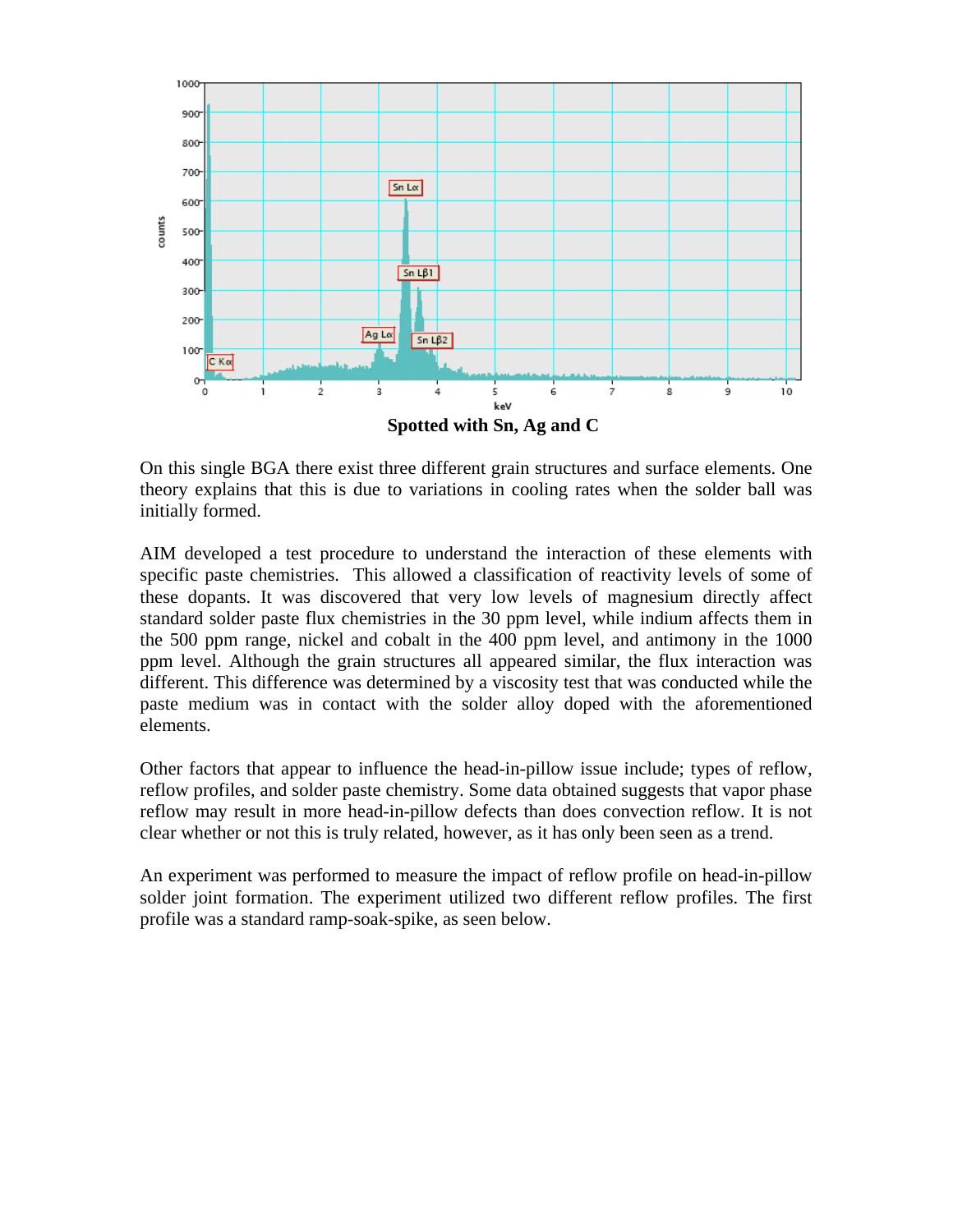## Ramp-Soak-Spike (RSS): Recommended Profile



The second profile, as shown below, included a hotter soak zone and longer dwell time at liquidus.



There was not any perceived difference in the defect rate depending upon the profile utilized; each resulted in random cases of head-in-pillow depending upon the component tested.

The next factor tested to determine its impact on head-in-pillow was solder paste chemistry. During this experiment, it was found that solder paste chemistry appears to have the single greatest effect on the head-in-pillow defect. When changing from an older lead-free solder paste to a new higher-temperature activation paste, the defect, in many cases, was eliminated. In other cases, it was more difficult to remove. However, in the experiment run, the solder paste chemistry appears to have the largest impact on head-inpillow.

An experiment was conducted utilizing various solder paste chemistries to measure their effect on head-in-pillow incidents. It was determined that irrespective of the reflow